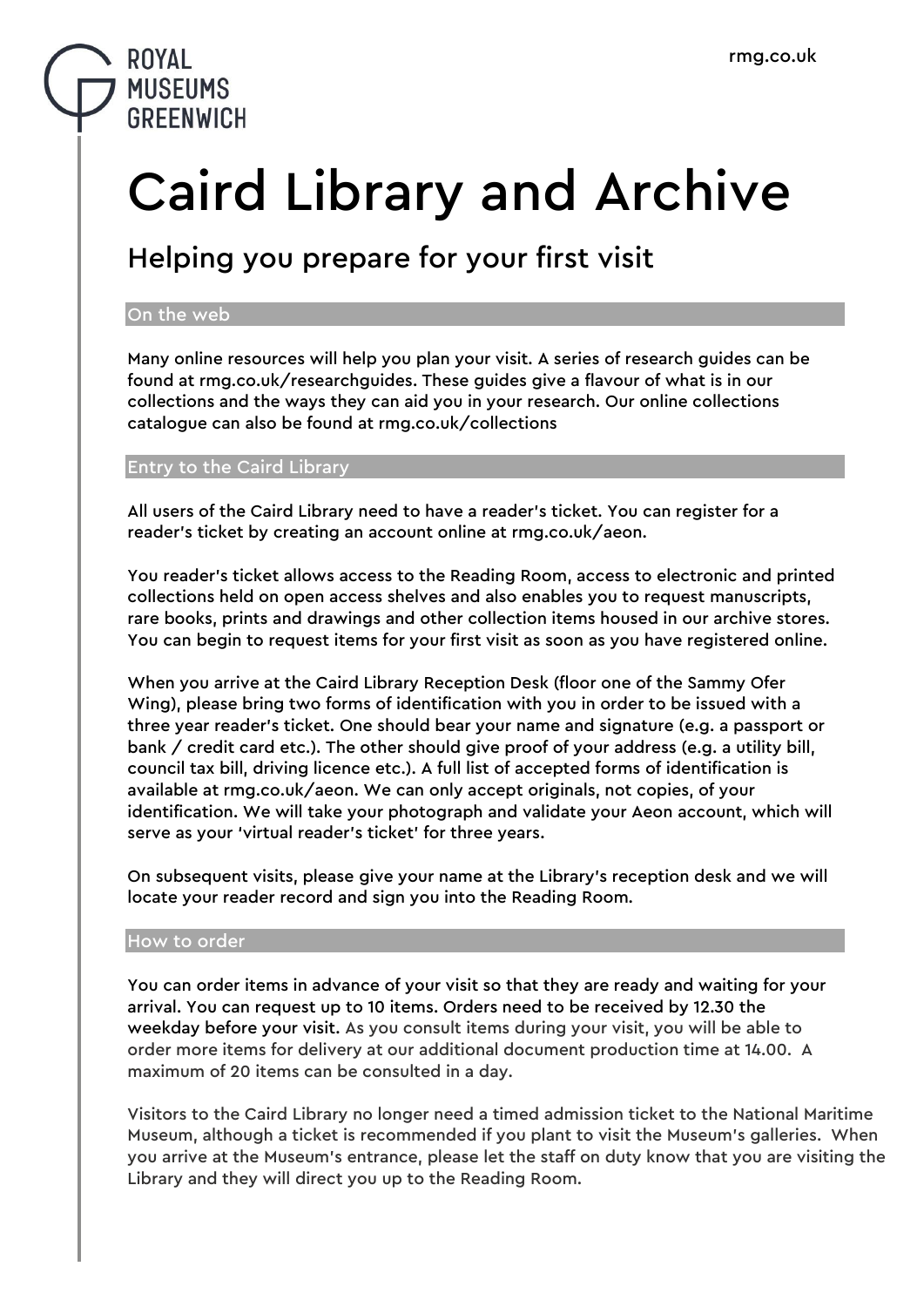### ROYAL **MUSEUMS GREENWICH**

#### What to bring

There are free lockers for small bags, laptop cases, newspapers and food / drink in the Library's Reception area. Large bags and coats should be left in the Museum's main cloakroom on the Ground Floor of the Sammy Ofer Wing.

Laptops and materials for study may be brought into the Caird Library. Clear plastic bags for carrying papers etc. are also available in the Caird Library Reception area. If you have a mobile phone, please ensure it is set to silent and if you must make or receive a call, you leave the Reading Room. No pens may be brought into the Library but complementary Museum pencils are available for your use.

All visitors to the Museum are highly encouraged to wear a face covering but we cannot guarantee that all Library users will be wearing one. Current Government guidance is that face coverings are a matter of personal choice.

#### In the Library

The Reading Room is divided into two areas. If you are working alone, our collections are usually viewed in the Quiet Study Area. If you are working with another or wish to discuss the items you are viewing, the Group Study Area is available.

The Reception & Enquiry Desk will be staffed throughout our opening hours by a professional team who can help you find resources to aid your research. Requested documents will be delivered to your desk by our invigilator.

Reprographics facilities include our self-service scanner and digital microfilm reader. You will be able to pay for any scans using a payment card, which can be purchased from the vending machine located near the Reception Desk. Camera stands are available for selfservice photography. There may be photography restrictions on some items or if your research is for commercial purposes, so please always check with staff before taking any photographs.

A variety of electronic resources are available via the public PCs located in the Caird Library. For more details, see rmg.co.uk/collections/caird-library/electronic-resources. Our free WiFi connection also allows readers with laptops to access the internet and the electronic resources.